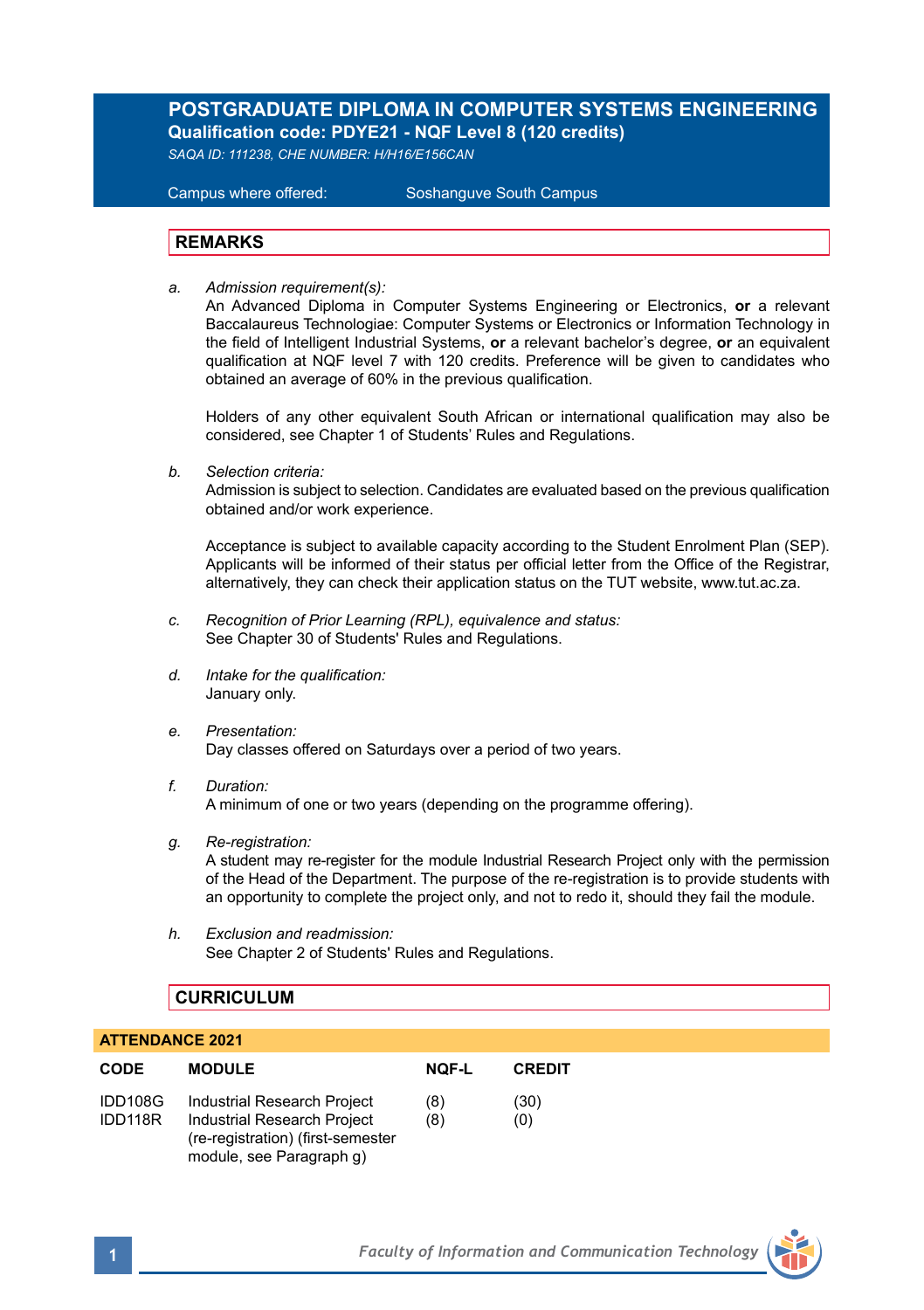### **FIRST SEMESTER**

| ESD118G                                                                                                       | <b>Advanced Embedded Systems</b><br>Design                                        | (8)          | (15)          |  |
|---------------------------------------------------------------------------------------------------------------|-----------------------------------------------------------------------------------|--------------|---------------|--|
| <b>DSR118G</b>                                                                                                | <b>Advanced Digital Signal</b><br>Processing                                      | (8)          | (15)          |  |
|                                                                                                               | TOTAL CREDITS FOR THE YEAR:                                                       |              | 75            |  |
| <b>ATTENDANCE 2022</b>                                                                                        |                                                                                   |              |               |  |
| <b>CODE</b>                                                                                                   | <b>MODULE</b>                                                                     | <b>NOF-L</b> | <b>CREDIT</b> |  |
| <b>SECOND SEMESTER</b>                                                                                        |                                                                                   |              |               |  |
| <b>AIS118G</b>                                                                                                | Advanced Artificial Intelligent<br>Systems                                        | (8)          | (15)          |  |
| plus any three of the following modules (a student may only choose a maximum of two<br>modules per semester): |                                                                                   |              |               |  |
| <b>IIS118G</b>                                                                                                | Advanced Intelligent Industrial<br>Systems (first-semester module)                | (8)          | (15)          |  |
| CAO118G                                                                                                       | Advanced Computer Architecture (8)<br>and Organisation (first-semester<br>module) |              | (15)          |  |
| <b>CES118G</b>                                                                                                | <b>Advanced Computer Emerging</b><br>Technologies (second-semester<br>module)     | (8)          | (15)          |  |
| <b>CNE118G</b>                                                                                                | <b>Advanced Computer Networks</b><br>(second-semester module)                     | (8)          | (15)          |  |
| IES118G                                                                                                       | Advanced Intelligent Electro-<br>Mechanical Systems (first-<br>semester module)   | (8)          | (15)          |  |
| TOTAL CREDITS FOR THE YEAR:                                                                                   |                                                                                   |              | 45            |  |
| TOTAL CREDITS FOR THE QUALIFICATION:                                                                          |                                                                                   |              | 120           |  |

## **MODULE INFORMATION (OVERVIEW OF SYLLABUS)**

The syllabus content is subject to change to accommodate industry changes. Please note that a more detailed syllabus is available at the Department or in the study quide that is applicable to a particular module. At time of publication, the syllabus content was defined as follows:

#### **A**

**ADVANCED ARTIFICIAL INTELLIGENT SYSTEMS (AIS118G) 1 X 3-HOUR PAPER** *(Module custodian: Department of Computer Systems Engineering)*

This module covers applied supervised learning (parametric/non-parametric algorithms, support vector machines, kernels, neural networks), applied unsupervised learning (clustering, dimensionality reduction, recommender systems, deep learning), and applied best practices in machine learning (bias/variance theory; innovation process in machine learning and AI). The student will be able to design supervised, unsupervised, and deep learning systems to solve diverse engineering problems. (Total tuition time: not available)